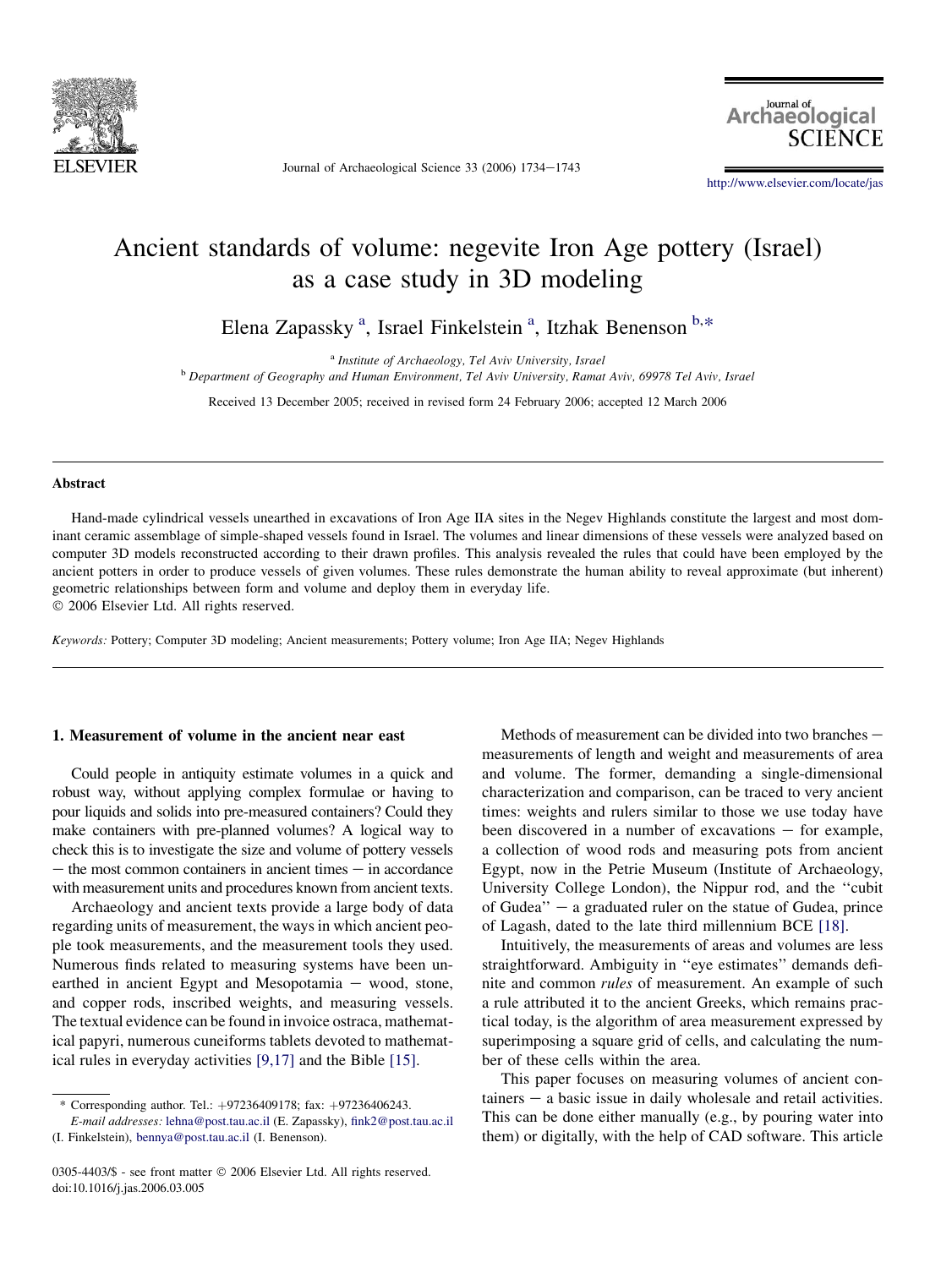<span id="page-1-0"></span>deals with the latter. Our goal is to present both the methodology and a case study.

According to Mesopotamian cuneiform tablets and Egyptian papyri, the standard algorithms for measuring volumes dealt with cylinders [\[11,24\]](#page-9-0) and the basic rule did not differ from the modern one:

$$
V = SH = \pi (D^2/4)H
$$
\n<sup>(1)</sup>

where V is the volume of the cylinder, S the area of its base,  $D$ the diameter of its base and  $H$  the cylinder's height. Interpreting Egyptian papyri, the value of  $\pi$  employed was either 3, or 3.16 [\[22\].](#page-9-0)

Mathematically equivalent formula, with the basis circumference A replacing the diameter D, and  $\pi$  taken as 3, is reported to have been employed by the Assyrians [\[25\]:](#page-9-0)

$$
V = A^2 / 12H \tag{2}
$$

The most complex bodies discussed in Egyptian texts are pyramids and cones, both complete and truncated [\[24\]](#page-9-0). As above, the formula applied for calculating their volume reflects the modern equation:

$$
V = (1/3)SH
$$
 (3)

However, the description of the algorithm, especially in the case of truncated bodies, often looks as if it is aimed at imitating Formula (3), or a formula for truncated pyramid/cone without understanding its modern logic [\[22,24\].](#page-9-0)

Compared to ancient Egypt, Mesopotamia and Babylonia, the knowledge on the measurement systems in ancient Israel is limited. The Hebrew Bible (Exodus 16: 18, 29: 40, Leviticus 6: 20, Numbers 28: 5, Isaiah 5: 10), late-Iron II inscribed weights [\[14,19\],](#page-9-0) and late-Iron II ostraca mentioning definite quantities of wine, oil and grain [\[1\]](#page-9-0) all refer to a local system. This system had much in common with those of the neighboring cultures, but it employed local measures of volume  $-$  bath, ephah, issaron and omer (the Hebrew word issaron probably means ''the tenth part'').

What are the volume-values of these biblical units? How was the volume of a vessel estimated? To what extent was precision in volume estimates important, and what error of measurement was tolerated? Was the daily activity of potters, merchants, and consumers based on formulae of the Eqs.  $(1)-(3)$ ? Is it possible that mathematical rules  $-\text{ in the case of both the great empires}$ and ancient Israel  $-$  were known to the intellectual elite while the daily practice was based on eye estimates or some approximate rules that did not include multiplication and the use of  $\pi$ ? And if positive, what are these approximate rules?

This paper aims at investigating some of these questions on the basis of Iron Age IIA hand-made pottery vessels found in excavations in Negev Highlands sites  $[4,6,7,16]$ .<sup>1</sup> We have

chosen this case because the assemblage is characterized by a large number of easy to measure cylindrical vessels  $-$  the largest and most dominant Bronze or Iron Age assemblage with simple shapes found in Israel. As an additional source of information we examined vessels from the late-Iron II (late 8th and 7th century BCE) site of Tell el-Kheleifeh, located further south, at the head of the Gulf of Aqaba [\[20\]](#page-9-0).

# 2. The Negevite pottery

The Negev Highlands is a remote, isolated area of the arid zone of southern Israel. The major ancient desert roads bypassed it on the east and north. Yet, thanks to the higher elevation  $(400-1000 \text{ m}$  above sea level) annual rainfall is more significant  $(100-200 \text{ mm per year})$  than in the surrounding areas and run-off water can be directed to the wadis (dry riverbeds), which may be used for seasonal agriculture if embedded with enough soil. Indeed, this improved ecological niche features evidence for human activity in several periods in antiquity  $-$  activity which was based on pastoral nomadism accompanied by seasonal dry farming. The occupational history of the area is characterized by sharp oscillations: several short waves of relatively strong activity versus long periods with no remains at all.

Almost 400 Iron IIA sites have been surveyed in this region (as opposed to no Iron I and almost no late-Iron II sites). They comprised enclosed settlements, small farms, groups of dispersed houses and various installations [\[7,13\]](#page-9-0). Scholars debated the nature of the enclosed settlements  $-$  forts built by Israelite monarchs, e.g., [\[5\]](#page-9-0), or habitation places of sedentarizing nomads  $[10]$  – and the conditions that enabled their existence in this arid zone: more humid climate than that which prevails in the region today [\[23\]](#page-9-0) or socio-economic changes that were induced by the neighboring, sedentary cultures [\[10\]](#page-9-0).

Though the origin of the Iron IIA Negev Highlands people remains unclear, exchange with the outer world is evident in the ceramic record. It is therefore probable that the system of volume units used for the production of pottery vessels reflects knowledge of methods used in neighboring, more developed regions.

The pottery found in the Iron IIA Negev Highlands sites can be divided into two groups: a somewhat limited number of wheel-made vessels which were brought from the sedentary lands to the north, and the southern, hand-made cylindrical vessels, known as the ''Negevite ware'' [\[4,6,7,16,20\]](#page-9-0). In this paper, we focus on the latter group. The cylindrical shape of the Negevite vessels is the result of the coiling process [\[21\]:](#page-9-0) the potter made a round base and then added clay strips  $$ one on top of the other  $-\text{ on its circumference.}$  Traces of firing on many of the vessel indicate that they were used for cooking, though other functions cannot be excluded. The fact that this pottery is absent from sites in the neighboring sedentary centers means that transportation of Negev products was probably done in northern, wheel-made storage-jars.

The assemblage under investigation includes 34 vessels [\[4,6,7,16\].](#page-9-0) In order to enhance the reliability of the study,

<sup>1</sup> There are no stratigraphically related, short-lived, reliable radiocarbon dates for the Iron IIA in southern Israel. In the north, short-lived radiocarbon samples have dated this phase to ca. 980-840/30 or to ca. 920 to 840/830. The absolute date of the Negev Highlands sites (which belong to the Early Iron IIA) is debated: 10th century BCE according to the traditional chronology; late 10th-to-early 9th century according to the low chronology [\[15\]](#page-9-0).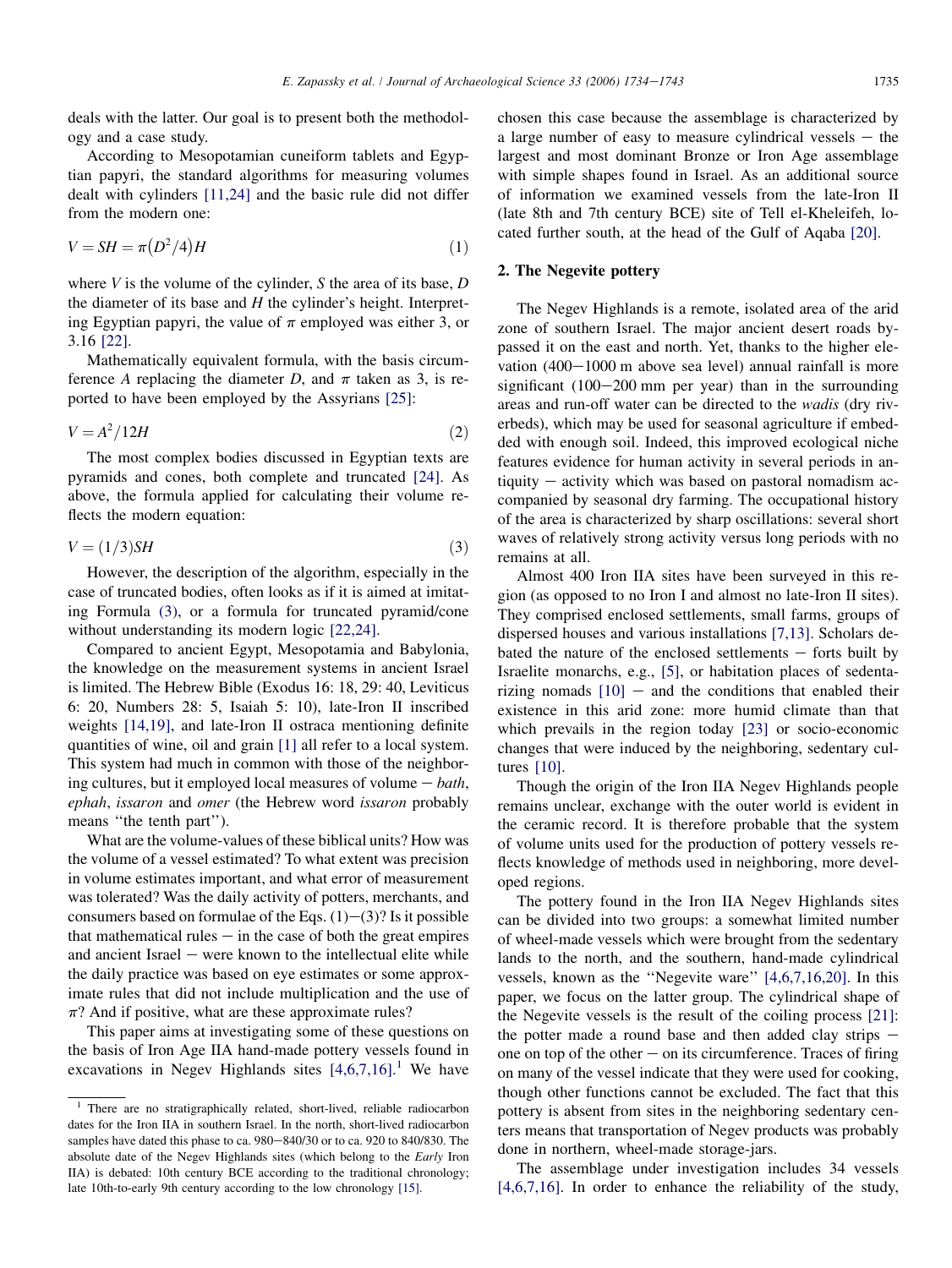we added 13 vessels from the late-Iron II site of Tell el-Kheleifeh, located further south, at the head of the Gulf of Aqaba [\[20\]](#page-9-0). Admittedly, this site is a very different from those in the Negev Highlands: it seems to have been an Assyrian fort; it dates two centuries later than the Negev Highlands sites; and it is located on a major commercial artery. Still, the cylindrical Negevite vessels found there are similar in shape, ware, and size-range to those unearthed at the Negev Highlands sites.

# 3. Methodology  $-3D$  reconstruction of vessels

Three-dimensional reconstruction of ceramic vessels provides the background for our study. The 3D models presented in this paper were constructed with the  $Rhinoceros^{\text{TM}}$  3D-modeling software ([http://www.rhino3d.com/\)](http://www.rhino3d.com/). [Fig. 1](#page-3-0) demonstrates the stages of the process in the case of a Negevite vessel from Har Boqer, stored in the Tel Aviv University study collection. To construct a model, a vector drawing of the vessel's profile was built based on its manual drawing imported by the Rhinoceros<sup>™</sup>. The vertical symmetry axis of the profile was built next, and the 3D model of the vessel was obtained by revolving the profile around this axis (for a detailed description of the process see [\[26\]](#page-9-0). Note that the Har Boqer vessel [\(Fig. 1](#page-3-0)a) is the only one which was physically available to us; for the other vessels the process began with the manually drawn profiles (e.g., [Fig. 1b](#page-3-0)).

Below we investigate the regularities in the vessels' form and volume. To estimate the linear dimensions of a vessel, one can employ both inner and outer measurements. We begin with the inner measurements, which directly define the volume. We then move to the outer ones, assuming it was more convenient to take them when constructing the vessel.

The calculation of the volume of the 3D model by the Rhinoceros<sup>™</sup> software does not employ formulae of the Eqs. (1)– (3), which are based on diameter and height. Rather, it is based on the exact geometry of the 3D model ([Fig. 1](#page-3-0)d, e), and is provided by the software automatically.

Regardless of the form of a given vessel, the software estimate of its volume agrees to a great degree with the manual measurement [\[26\].](#page-9-0) As a test of the accuracy, the volume of the vessel in [Fig. 1](#page-3-0)a was measured by two methods: manually by pouring grain into it and numerically based on its 3D model [\(Fig. 1d](#page-3-0)) [\[26\]](#page-9-0). The results were almost identical: 3.59 and  $3.60$  L, respectively.<sup>2</sup> Therefore, in what follows we consider the software estimates of the 3D models' volume as adequate estimates of the volume of the real vessels.

The vessels whose shapes are non-cylindrical cannot be characterized by  $D$  and  $H$  only, and are therefore excluded from further analysis ([Fig. 2](#page-3-0)). We measured deviation of the vessels' shape from the cylinder in two ways:

First, we estimated the relative difference  $\Delta V$  between the vessel's volume  $V_{\text{software}}$  as calculated by the software, and the volume  $V_{cylinder}$ , as calculated according to Formula [\(1\):](#page-1-0)

$$
\Delta V = |V_{\text{software}} - V_{\text{cylinder}}|
$$
\n(4)

We then excluded from the analysis six vessels, for which  $\Delta V > 0.4$  L. Note that in Formula (4) we employ the absolute rather than relative difference between the volumes, because one of our goals is to identify the units of volume used in the Negev Highlands.

Second, we excluded three more vessels whose base is arched ([Fig. 2](#page-3-0)c); they do not fit our understanding of the coiling process and cannot be characterized by  $D$  and  $H$  either.

We did not exclude from the analysis a few vessels whose vertical profile is a trapezoid; their volume can be properly estimated on the basis of  $D$  and  $H$  (see [Fig. 1](#page-3-0)c).

The 3D models of the 38 vessels included in the analysis  $-$ 27 from the Negev Highlands and 11 from Tell el-Kheleifeh  $$ are presented in [Fig. 3.](#page-4-0) Their outer linear dimensions and volumes as estimated by the *Rhinoceros*<sup>TM</sup> software are given in the Appendix.

## 4. Analysis of the vessels' linear dimensions and volume

## 4.1. Units

Evidently, it is awkward to use modern units of centimeters and liters for ancient vessels. We should therefore turn to systems of units which were ''natural'' for the Negevite potters.

## 4.1.1. Length

Numerous pieces of evidence attest to the widespread use of Egyptian units of length in ancient Israel [\[19\]](#page-9-0), hence in what follows we apply them to the Negevite vessels. The basic unit of this system is the *royal cubit*, reported in different sources to equal  $52.3-52.5$  cm  $[12,19]$ . One cubit consisted of 28 fingers (f), that is,  $1 f = 1.865 - 1.875$  cm. The *short cubit*, which is equal to 24 fingers, was used less frequently [\[12,19\].](#page-9-0) A royal cubit was often considered as consisting of seven palms, four fingers each. The 1/4th of the royal cubit, which equals seven fingers, was also widely used [\[12,19\]](#page-9-0).

#### 4.1.2. Volume

Regarding volume, it is widely accepted that the basic units in ancient Israel were bath and ephah [\[19\].](#page-9-0) According to the Hebrew Bible, these units denote the same volume  $-$  bath was used for liquids and ephah for dry products: ''The ephah and the bath shall be of the same measure, the bath containing one tenth of a homer, and the ephah one tenth of a homer; the homer shall be the standard measure'' (Ezekiel 45: 11). The 10th of a bath – issaron – and the 10th of an ephah –  $\omega$ *omer* – were employed for measuring smaller volumes [\[19\]](#page-9-0) and are also mentioned in the Bible: ''An omer is the tenth part of an ephah'' (Exodus 16: 36). According to (Exodus 16:18), one omer (equal to one issaron) makes a daily portion of food.

 $\frac{2}{1}$  In another paper one of us compared the accuracy of the 3D models volume estimates to manual measurement (by pouring water) for 15 symmetric wheel-made vessels whose volume vary between ca. 1 and 40 L [\[26\]](#page-9-0). In all cases the difference remained below  $1-3\%$ . The more significant deviations were caused by imprecise profile drawing.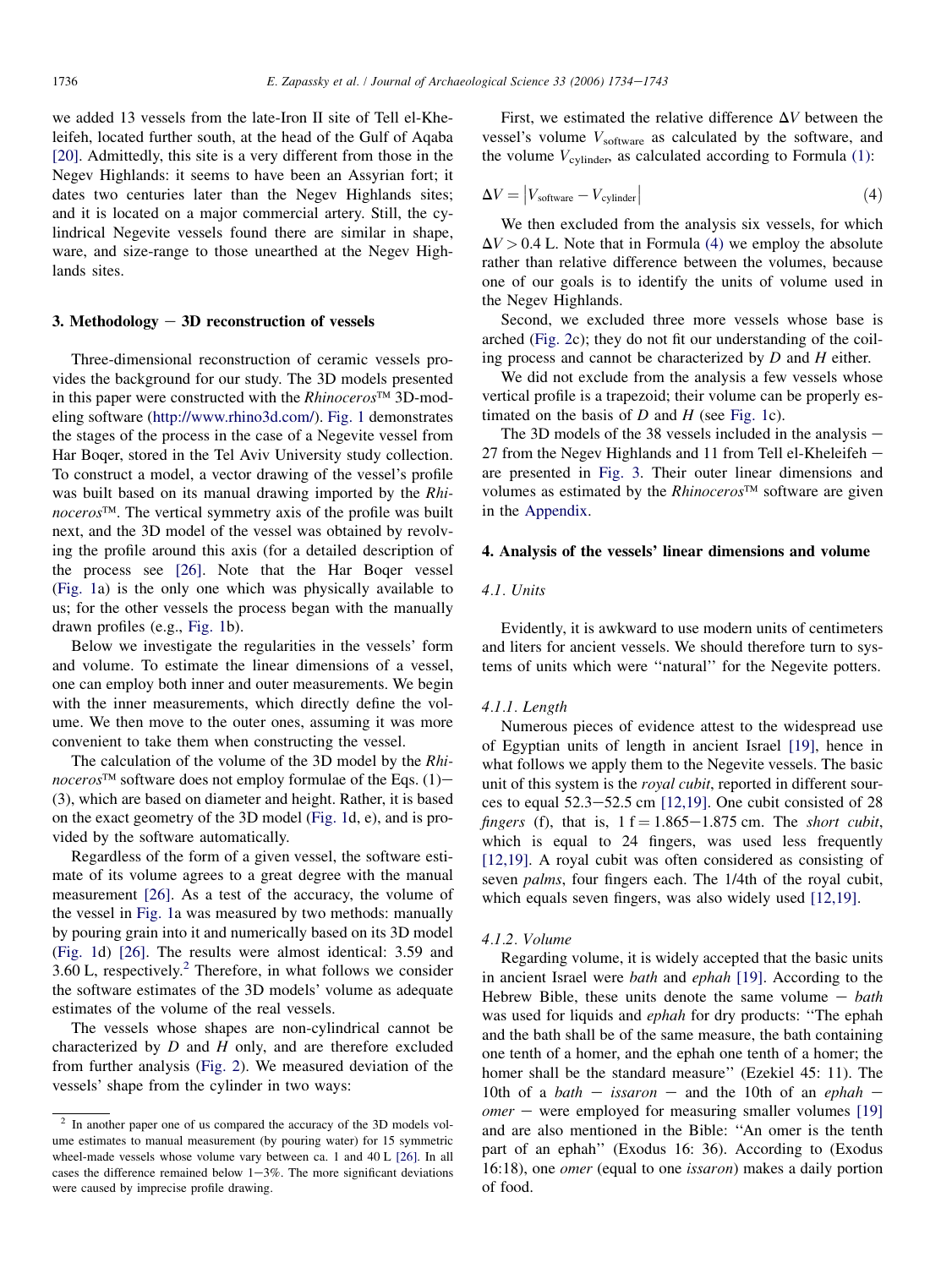<span id="page-3-0"></span>

Fig. 1. The stages of the 3D-model construction of a vessel from Har Boqer (Tel Aviv University study collection). (a) An image of the vessel; (b) the vessel's manually-drawn profile; (c) vector drawing with measurement according to the inner profile; (d) the vessel's 3D model, with the rotation axis marked and the inner side shaded; (e) the 3D model shown at the same angle as the vessel in (a), with the outer side shaded.

 $(d)$ 

The precise value of these units is not known. According to different sources, bath and ephah vary between 20 and 24 L [\[19\]](#page-9-0), i.e., *issaron* and *omer* being  $2.0-2.4$  L. A jug found in Stratum II (8th century BCE) at Tel Beer-Sheba carries an in-scription "Half-(measure) of the King" [\[2\]](#page-9-0). Its capacity  $1.2$  L – supports the estimate of *issaron* as close to  $2.4$  L.

 $(c)$ 

In what follows we base our discussion on the *bath* and the issaron, keeping in mind that the same statements are valid for ephah and omer. We begin the presentation of the results with centimeters and liters and then switch to fingers (f) and issarons (s).

## 4.2. The distribution of the vessels' volume

[Fig. 4](#page-5-0) presents the volume distribution of the 38 cylindrical vessels presented in [Fig. 3,](#page-4-0) in a resolution of 0.2 L. Three modal groups, corresponding to the  $1.6-3.0$ ,  $4.4-4.8$  and  $6.4-7.6$  L intervals can be visually traced. In what follows we accept this partition, acknowledging that the sample size is below the level necessary for statistical inference.

 $(e)$ 

In what follows, we take 3.2 L as an upper boundary of the first group; the volumes of the 21 vessels within this group vary between 1.54 and 3.10 L.

The mean volume of the vessels in this group is  $2.26 \pm 0.091$  L, and the median volume is 2.25 L. These values agree to a great degree with the aforementioned estimates of the *issaron* as  $2.0-2.4$  L, and we thus assume that the issaron was the Negev's unit of volume.

The estimate of the *issaron* as being close to 2.3 L is supported by the following numeric considerations: (1) its value can be related to a volume of a cube with the edge of 1/4th of a royal cubit  $= 7$  f. The volume of such a cube equals  $(7 f)^3 = 343 f^3$ , and depending on the numeric value of a finger, results in  $2.235-2.281 \text{ L} - 2.26 \text{ L}$  at average. (2) the shape of the aforementioned 1.2 L jug from Tel Beer-Sheba is close to a sphere 7 f in diameter; its volume is thus close



Fig. 2. Typical profiles of the vessels included in (a) and excluded from (b and c) this study.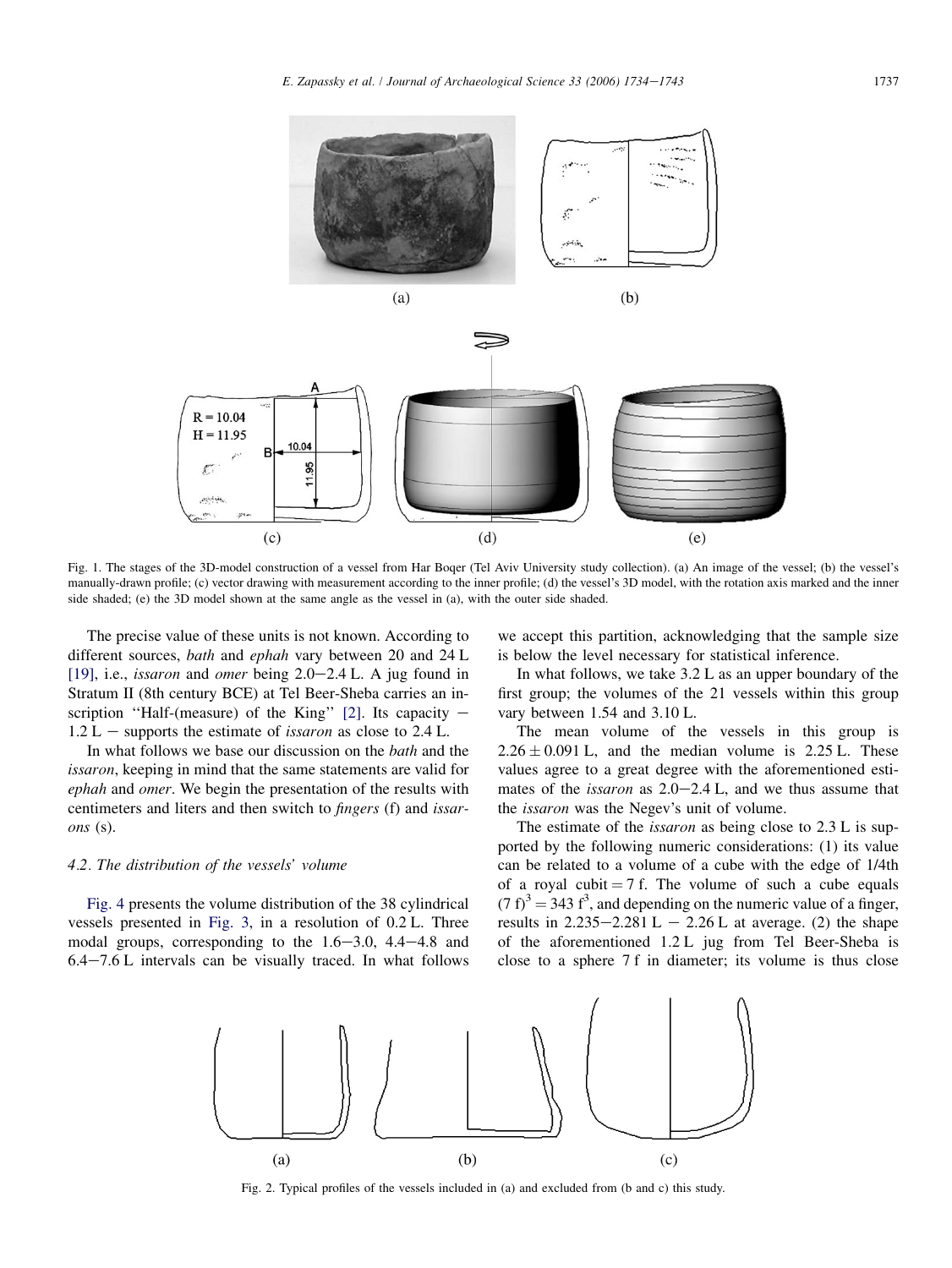<span id="page-4-0"></span>

Fig. 3. 3D models of the 38 vessels studied in order of increasing volume; see data on the vessels' linear dimensions and volume in the Appendix ( $H = Negev$ Highlands;  $K = TelI$  el-Kheleifeh).

to:  $V_s = 4\pi (7 \text{ f})^3/3$ . Employing the two Egyptian approximations of  $\pi$  – 3.0 and 3.16 – one obtains  $V_s$  as either 343 f<sup>3</sup>/ 2 or 359  $f^3/2$ . The former is exactly half of the volume of a 7 f-edge cube, while the latter results in an issaron of  $2.34 - 2.37$  L.

Altogether, four of five sources of estimates for the issaron lay within  $2.25-2.26$  L: mean and median of the first modal class, volume of a cube of a 7 f edge, and twice the volume of a sphere of the 7 f diameter for  $\pi = 3$ . One of the estimates  $-$  twice the volume of a 7 f diameter sphere for  $\pi$  = 3.16 – equals to  $\sim$  2.36 L. We therefore argue that for the Negevite vessels 1 issaron equals the mean volume of the vessels of the first modal class  $-2.26 L$  (and, thus bath equals  $\sim$  22.6 L). To translate the volumes from cubic fingers to *issarons*:  $2.26 \text{ L} = 351.7 \text{ f}^3$ . In what follows we are using these precise numbers for the sake of convenience; the results will not change if we take issaron to equal, say, 2.2 or 2.3 L. However, we do consider the above results as sufficient to narrow the value of *bath* to the interval  $22-$ 23 L.

[Fig. 5](#page-5-0) presents the distribution of the 38 Negevite vessels by volume measured in issarons; one can easily distinguish three modal classes around the volumes of one, two, and three issarons. We consider this as an additional confirmation of the use of issaron as the unit of volume in the Negev.

Let us investigate the relation between the linear dimensions and volume of the vessels of the first modal class in depth.

# 4.3. Linear dimensions and volume for vessels of the first modal class

[Table 1](#page-6-0) presents the statistics of the inner and outer diameter, height and volume of the 21 Negevite vessels of the  $1.54 - 3.10$  L (or  $0.68 - 1.37$  issarons) class.

The variation in  $D$  and  $H$  is of the same order as that of the volume, and this shows that the vessels' diameter and height are dependent – if not, then the  $CV_V$  of the volume will be equal, approximately, to:

$$
CV_V \approx (4/\pi) \sqrt{[2CV_D^2 + CV_H^2]} = 33.8\% \tag{5}
$$

where  $CV<sub>D</sub>$  and  $CV<sub>H</sub>$  are the CV of the inner diameter and height. The result in Eq.  $(5)$  is almost two times higher than the one in the table. [Fig. 6](#page-6-0) demonstrates this dependency for inner and outer measurements (in both cases  $r^2 = 0.37$ ,  $p < 0.01$ ). Note that, exclusion of the extreme values results in the essential growth of  $r^2$ . For example, excluding the minimal and maximal vessels of 1.54 and of 3.10 L (both might be wrongly classified as belonging to this class), results in  $r^2 = 0.54$  for the inner and outer measurements.<sup>3</sup>

When switching from inner to outer measurements, the difference between outer and inner dimensions is  $\approx 0.5$  f for H and  $\approx$  1.1 f for D [\(Table 1](#page-6-0)). There are no correlations between the width of the side, the width of the bottom and the volume of a vessel – each of the three values of the  $r^2$  is below 0.1, that is, we can use the formula:

$$
V = SH = \pi (D - 1.1)^{2} / 4(H - 0.5)
$$
\n(6)

for calculating the volume of a cylindrical vessel, based on its outer measurements.

The clustering of the vessels around 2.26 L, and the fit between this value and the ancient *issaron*, causes us to assume that the Negevite potters aimed at one issaron when producing a vessel that belongs to the first modal group. The negative correlation between  $D$  and  $H$  means that if the base of a vessel was bigger, the potters made it shorter; if the base was smaller,

<sup>&</sup>lt;sup>3</sup> The variation in the vessels' linear dimensions in [Table 1](#page-6-0) is twice higher than that estimated for a set of fine-ware bowls discovered in Tell Leilan, Syria (ca. 2300 B.C.) and similar to that estimated for another group of fine-ware bowls discovered there [\[3\]](#page-9-0). It is noteworthy that human ability of eye estimation of length results in CV  $\sim$  2%; the variation in linear dimension of the professionally made pottery as revealed in ethnoarchaeological studies is about 4% [\[8\]](#page-9-0).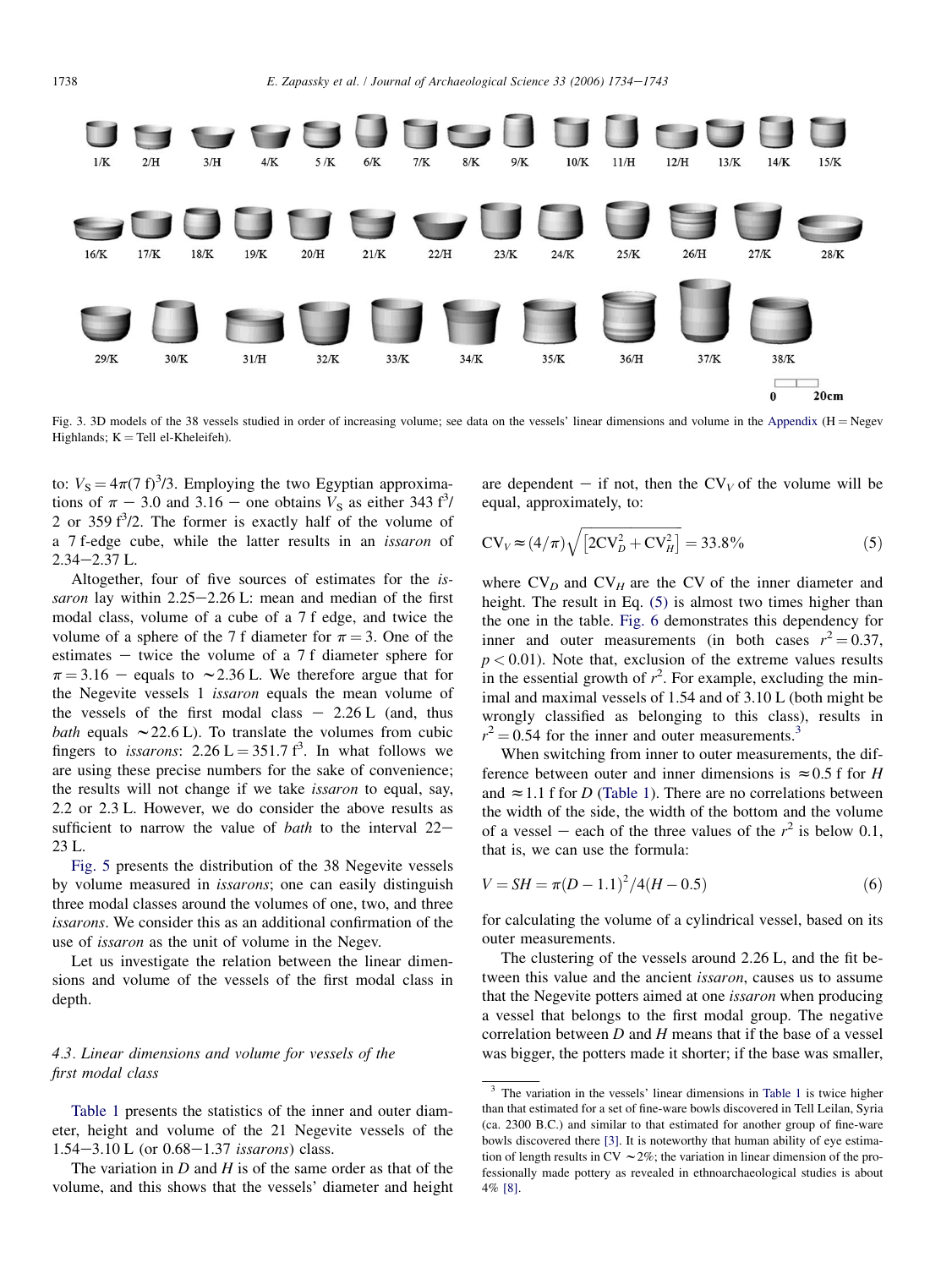<span id="page-5-0"></span>

Fig. 4. Volume distribution of the 38 Negevite cylindrical vessels.

they produced a higher vessel. Does this mean that the potters applied the inverse of Formula [\(1\)](#page-1-0) in order to decide what should be the height of a vessel after they established the base? Our hypothesis is that they used a much simpler rule.

# 5. The ''Palm Rule'' and its verification

## 5.1. The implications of the unit system's logic

Clustering the vessels around integer values of the volume  $$ expressed in  $isarons$  – has 'numeric' implications that relate between their linear dimensions and volume [\(Fig. 7](#page-6-0)). The curves in the figure represent the domains of the outer  $(D, H)$  dimensions, for which the volume of the cylinder, calculated according to Formula (1), equals to  $1 \pm 0.2$ ,  $2 \pm 0.2$ , and  $3 \pm 0.2$  *issarons* (20%-width of the corridor is chosen arbitrarily). The straight lines represent three linear relationships between the cylinder's diameter and height:  $D + H = 16$  f,  $D + H = 20$  f, and  $D + H = 24$  f.

As can be seen in [Fig. 7,](#page-6-0) the corridors of  $1 \pm 0.2$  and  $2 \pm 0.2$  issarons contain lengthy sections of the corresponding lines. The meaning of this intersection is that for the vessels of



Fig. 5. Distribution of the Negevite vessels' volume as expressed in issarons.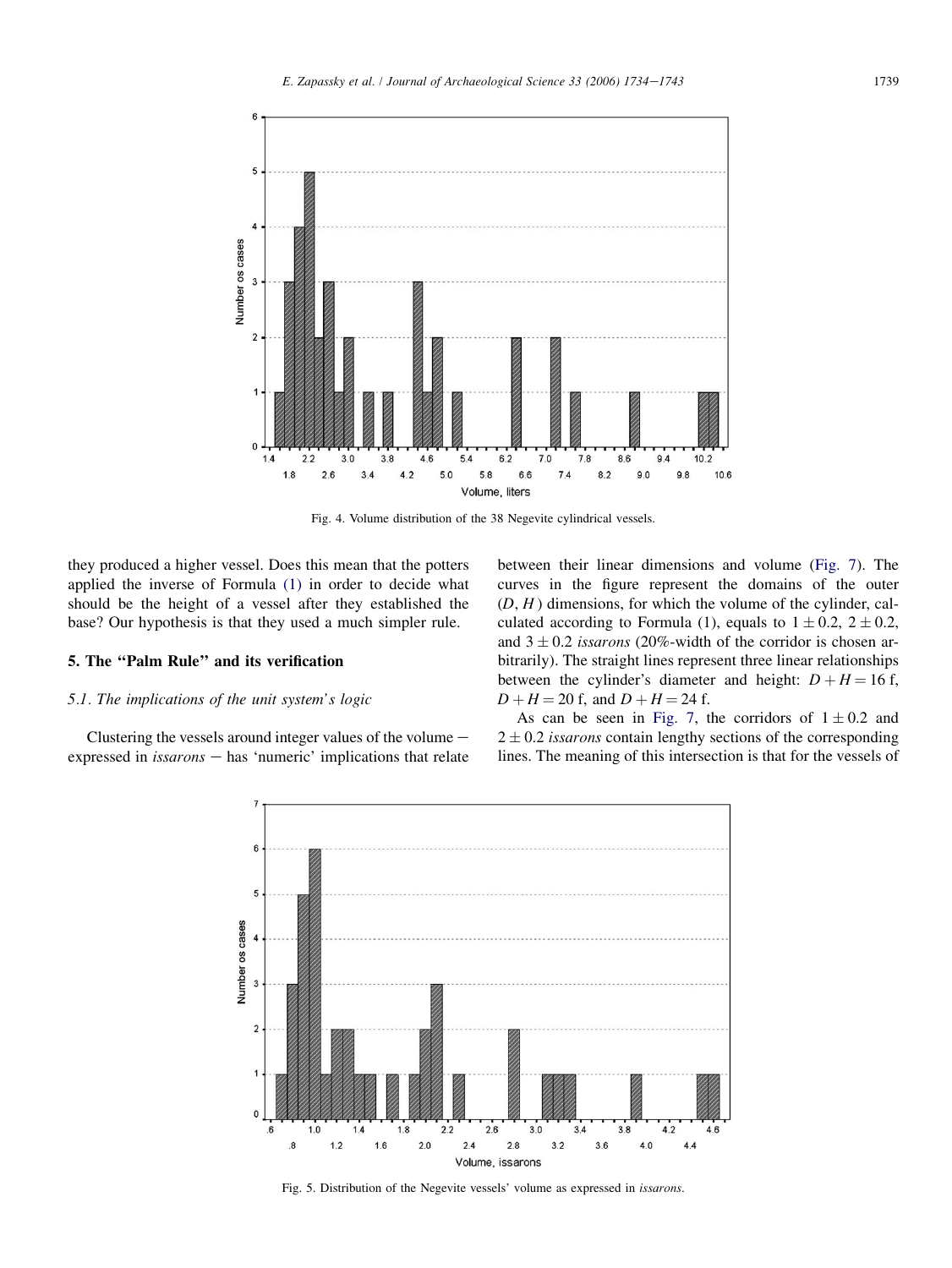<span id="page-6-0"></span>Table 1 Statistics of the 21 Negevite vessels of the  $0.68-1.37$  issarons group

| Dimension               | Min  | Max   | Mean  | <b>STD</b> | $CV^a$ (%) |
|-------------------------|------|-------|-------|------------|------------|
| Inner diameter (finger) | 6.84 | 11.63 | 8.91  | 1.14       | 12.8       |
| Inner height (finger)   | 3.57 | 7.24  | 5.71  | 1.11       | 19.4       |
| Outer diameter (finger) | 8.02 | 12.44 | 10.00 | 1.12       | 11.2.      |
| Outer height (finger)   | 3.83 | 7.91  | 6.22  | 1.12       | 18.0       |
| Volume (issaron)        | 0.68 | 1 37  | 1.00  | 0 1 9      | 19.0       |

 $^{\circ}$  CV – coefficient of variation equals STD/Mean.

 $1 \pm 0.2$  issarons, the sum of D and H, when expressed in fingers, will be close to 16 f as far as their D:H proportions remain within the interval  $8:8-3:13$ . Respectively, for the vessels of  $2 \pm 0.2$  *issarons* the sum of D and H will be close to 20 f as far as their  $D:$  H proportions remain within the interval  $9:11 - 4:16$ . Note that both intervals of the D:H contain all vessels of the ''practical'' proportions. For the next size, of  $3 \pm 0.2$  *issarons*, the straight line does not remain within the corridor, but the deviation is still reasonable. For larger vessels the correspondence does not hold (Fig. 7).



Fig. 6. Relationship between height and base diameter (both measured in fingers) in the 21 Negevite vessels of the first modal class: (a) inner, (b) outer measurement.



Fig. 7. The  $(D, H)$  corridors corresponding to the vessels equal to  $1 \pm 0.2$ ,  $2 \pm 0.2$ ,  $3 \pm 0.2$  and  $4 \pm 0.2$  *issarons*, with the straight lines satisfying the conditions  $D + H = 16$  f,  $D + H = 20$  f,  $D + H = 24$  f, and  $D + H = 28$  f superimposed.

The above relationships are inherent for the finger-issaron system of units, and can be turned over, that is, the potter could know the values of  $D + H$  that are characteristic of the vessels of 1, 2 and 3 issarons. Aiming at cylindrical vessel of, say, one issaron, the potter could have decided about its proportion, make the base of a given diameter and then add the coils until the side reaches  $16 f-D$ . The same approach can be applied for constructing the vessels of two issarons, and, with the possibility of being mistaken for the proportions close to  $D:H = 8:16$ , also for the vessels of three *issarons*, but not for bigger vessels.

It is impossible to tell whether the potters indeed deployed the above relationship (and the observed clustering of the vessels' volumes is thus the result of its implementation), or whether they followed some other rules and the observed fit is a consequence of the above-mentioned inherent mathematical relationships. In any case, the clustering of the Negevite vessels around the volumes of 1, 2 and 3 issarons is equivalent to clustering the values of the outer  $D + H$  around the 16 f, 20 f and 24 f [\(Fig. 8\)](#page-7-0).

An (admittedly weak) argument in favor of the knowledge of the relationship by the potters can be the absence of vessels of precise volumes larger than three issarons [\(Fig. 5\)](#page-5-0). If the volume of the vessels was measured *after* the construction, nothing would have prevented the potter from making larger vessels. But, of course, the larger vessels could simply have been lost.

## 5.2. The hypothesis

Can we take one of the directions of the causation above? To decide, let us select the vessels of the volume close to 1, 2, and 3 issarons, supposing that they better "preserve" the rules of their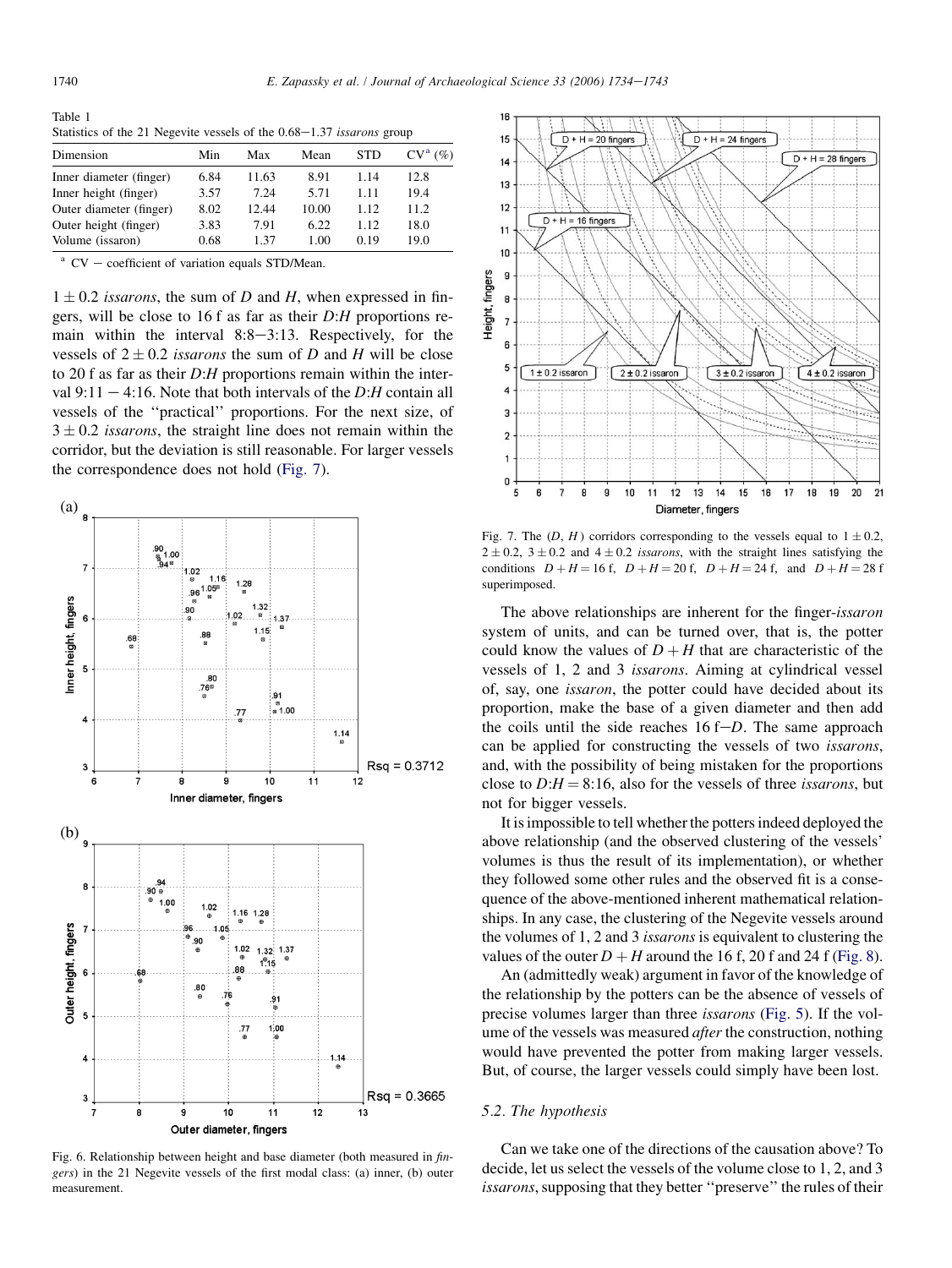<span id="page-7-0"></span>

Fig. 8. The distribution of the outer  $D + H$  for the 38 Negevite vessels.

construction. Fig. 9 presents 25 of the 38 vessels, the volume of which differ from the nearest integer in 0.2 *issaron* or less.

The figure shows that the values of  $D$  and  $H$  in the centers of the vessel clouds differ by two fingers. For the three centers, marked by black stars,  $D = 10$  f,  $H = 6$  f;  $D = 12$  f,  $H = 8$  f; and  $D = 14$  f,  $H = 10$  f, respectively. Note that the star and two of the three vessels in the three issarons volume category are located beyond the domain. Another observation is that the center of the two issarons cloud differs by four fingers in height from the widest vessels, or four fingers in diameter from the highest vessels of one issaron category (gray stars).

Our hypothesis is, therefore, that the Negevite potters did know how to build a vessel of one issaron based on its linear dimensions: decide about the diameter of the base and raise the side until the sum of its  $D$  and  $H$  reaches four palms (16) fingers). To build a vessel of two issarons, they could use the model of the 'average' vessels of one issaron and then increase its diameter by half palm (two fingers) and raise its side in an additional half palm. Using the extreme models, they could increase the diameter of the highest vessel or the height of the widest one by one palm. Only the ''central'' version of the rule is observed in the case of the transition from 2 to 3 issarons.

Let us label this hypothesis as the "Palm Rule".

# 5.3. The assemblage is limited to vessels satisfying the Palm Rule

[Fig. 10](#page-8-0) combines the elements shown in [Figs. 7 and 9](#page-6-0), and presents all 38 vessels as well as the straight lines of  $D + H = 16$  f,  $D + H = 20$  f and  $D + H = 24$  f. The addition of the vessels of the imprecise volume does not change the clustering.

Note, that the D:H proportions of the two issarons vessels do not cover the range that satisfies the Palm Rule from 9:12 to 4:16. Yet, the three vessels of 1.49, 2.09 and 2.79 issarons [\(Fig. 10](#page-8-0)) seem to indicate that this is due to the limited size of the sample.

Note, also, that all linear dimensions participating in the Palm Rule are measured in palms and half-palms, that is, the Palm Rule does not demand precise measurements.



Fig. 9. Domains of  $(D, H)$  providing the cylinders of the integer volumes  $\pm 0.2$ issarons and 25 sample points representing the vessels that differ less than 0.2 issaron from the nearest integer volume. Black stars represent the points close to the center of the clouds, where  $D + H$  is equal to 16, 20 and 24 fingers. Gray stars represent the boundaries of the one issaron category.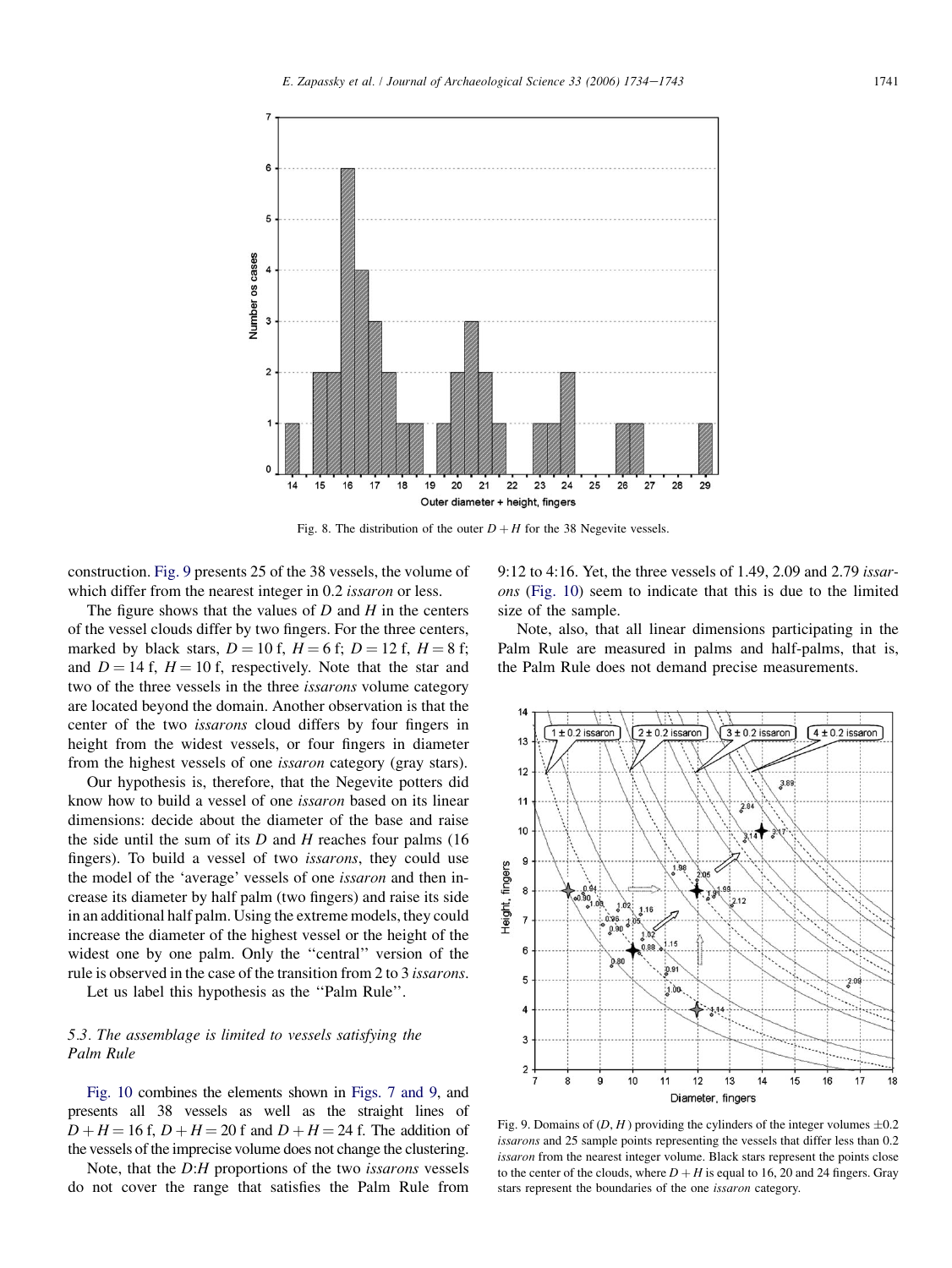# <span id="page-8-0"></span>5.4. Limitation of the Palm Rule

The Palm Rule cannot be extended to volumes above three issarons. Continuing the line connecting the black stars in Fig. 10 towards larger vessels, it can be noted that the progress from three to four issarons demands one- (and not two-) finger increases in  $D$  and in  $H$ . Besides being a more complex rule, the latter demands that the Negevite potters were able to conduct precise measurements, which we doubt.

## 6. Conclusions

This study demonstrates the potential of the 3D modeling of ceramic containers and automatic computation of their volume for the study of the past.

Based on the computer 3D models we analyzed the volumes and linear dimensions of the Negevite cylindrical vessels  $-$  the largest Iron Age assemblage with simple shapes found in  $Israel - and proposed the Palm Rule that could be employed$ by the ancient potters in order to produce vessels of one, two and three issarons.

We revealed that the volumes of half of the vessels available are concentrated around the value of  $2.2-2.3$  L, a value corresponding to estimates of the issaron, the 10th of a bath. Represented in issarons, the volumes of the larger vessels are concentrated around two and three issarons, thus supporting the hypothesis that the issaron was used by the Negevite potters.

We have then assumed that the Negevite potters knew the diameter and height necessary for the construction of vessels of 1, 2 and 3 issarons. In order to reveal the rules used by the potters in order to translate linear dimension into volume, we investigated vessels whose volumes in issarons are close to the integer values. This analysis brought us to formulate the Palm Rule.



Fig. 10. The Palm Rule shown for all 38 vessels of the assemblage.

Our arguments are all based on the view that the vessels which are larger than one *issaron* are clustered by their diameter and height. Here lies our weak point  $-$  the skeptic could argue that the number of these vessels is insufficient for establishing firm conclusions.

To conclude, we argue that the Negev potters knew the relationships between the vessels' form and volume, and employed this knowledge in everyday life. This hypothesis must not be confined to cylindrical vessels; if true, it should be exposed in vessels of all forms.

We now aim at deploying the huge body of data (drawings and photos) on Bronze and Iron Ages storage vessels for a more comprehensive study of ancient practical computations, especially those related to administration, and their implications for understanding the intellectual capabilities of past people.

## Appendix

| #              | Vessel Outer base Outer<br>diameter<br>$D$ in cm | height<br>$H$ in cm liters | $V$ in | Volume Outer base<br>diameter $D$<br>in fingers | Outer<br>height $H$<br>in fingers | Volume<br>$V$ in<br>issarons | Site <sup>a</sup> |
|----------------|--------------------------------------------------|----------------------------|--------|-------------------------------------------------|-----------------------------------|------------------------------|-------------------|
| 1              | 15.00                                            | 10.89                      | 1.54   | 8.02                                            | 5.82                              | 0.68                         | Н                 |
| $\mathbf{2}$   | 18.64                                            | 9.89                       | 1.72   | 9.97                                            | 5.29                              | 0.76                         | K                 |
| $\mathfrak{Z}$ | 19.36                                            | 8.45                       | 1.74   | 10.35                                           | 4.52                              | 0.77                         | K                 |
| $\overline{4}$ | 17.50                                            | 10.22                      | 1.82   | 9.36                                            | 5.47                              | 0.80                         | H                 |
| 5              | 19.12                                            | 11.01                      | 2.00   | 10.22                                           | 5.89                              | 0.88                         | Н                 |
| 6              | 15.44                                            | 14.43                      | 2.03   | 8.26                                            | 7.72                              | 0.90                         | H                 |
| 7              | 17.40                                            | 12.24                      | 2.03   | 9.30                                            | 6.55                              | 0.90                         | H                 |
| 8              | 20.64                                            | 9.72                       | 2.06   | 11.04                                           | 5.20                              | 0.91                         | Н                 |
| 9              | 15.86                                            | 14.79                      | 2.12   | 8.48                                            | 7.91                              | 0.94                         | H                 |
| 10             | 17.00                                            | 12.81                      | 2.17   | 9.09                                            | 6.85                              | 0.96                         | H                 |
| 11             | 16.14                                            | 13.93                      | 2.25   | 8.63                                            | 7.45                              | 1.00                         | K                 |
| 12             | 20.70                                            | 8.46                       | 2.27   | 11.07                                           | 4.52                              | 1.00                         | K                 |
| 13             | 19.26                                            | 11.92                      | 2.30   | 10.30                                           | 6.37                              | 1.02                         | Н                 |
| 14             | 17.88                                            | 13.73                      | 2.31   | 9.56                                            | 7.34                              | 1.02                         | H                 |
| 15             | 18.44                                            | 12.77                      | 2.37   | 9.86                                            | 6.83                              | 1.05                         | H                 |
| 16             | 23.26                                            | 7.17                       | 2.58   | 12.44                                           | 3.83                              | 1.14                         | K                 |
| 17             | 20.34                                            | 11.29                      | 2.61   | 10.88                                           | 6.04                              | 1.15                         | Н                 |
| 18             | 19.18                                            | 13.49                      | 2.63   | 10.26                                           | 7.21                              | 1.16                         | Н                 |
| 19             | 20.06                                            | 13.47                      | 2.89   | 10.73                                           | 7.20                              | 1.28                         | Н                 |
| 20             | 20.22                                            | 11.82                      | 2.98   | 10.81                                           | 6.32                              | 1.32                         | K                 |
| 21             | 21.12                                            | 11.88                      | 3.10   | 11.29                                           | 6.35                              | 1.37                         | Н                 |
| 22             | 24.06                                            | 10.12                      | 3.37   | 12.87                                           | 5.41                              | 1.49                         | K                 |
| 23             | 19.94                                            | 16.12                      | 3.73   | 10.66                                           | 8.62                              | 1.65                         | Н                 |
| 24             | 23.06                                            | 14.43                      | 4.31   | 12.33                                           | 7.72                              | 1.91                         | H                 |
| 25             | 21.04                                            | 16.02                      | 4.48   | 11.25                                           | 8.57                              | 1.98                         | Н                 |
| 26             | 23.40                                            | 14.57                      | 4.50   | 12.51                                           | 7.79                              | 1.99                         | K                 |
| 27             | 22.42                                            | 15.61                      | 4.64   | 11.99                                           | 8.35                              | 2.05                         | H                 |
| 28             | 31.12                                            | 8.96                       | 4.72   | 16.64                                           | 4.79                              | 2.09                         | H                 |
| 29             | 24.44                                            | 14.00                      | 4.78   | 13.07                                           | 7.49                              | 2.12                         | H                 |
| 30             | 22.06                                            | 17.66                      | 5.23   | 11.80                                           | 9.44                              | 2.31                         | H                 |
| 31             | 27.70                                            | 11.61                      | 6.31   | 14.81                                           | 6.21                              | 2.79                         | K                 |
| 32             | 24.96                                            | 19.96                      | 6.41   | 13.35                                           | 10.67                             | 2.84                         | Н                 |
| 33             | 25.16                                            | 18.04                      | 7.10   | 13.45                                           | 9.65                              | 3.14                         | Н                 |
| 34             | 26.76                                            | 18.36                      | 7.17   | 14.31                                           | 9.82                              | 3.17                         | K                 |
| 35             | 25.54                                            | 17.97                      | 7.52   | 13.66                                           | 9.61                              | 3.33                         | Н                 |
| 36             | 27.24                                            | 21.39                      | 8.78   | 14.57                                           | 11.44                             | 3.89                         | K                 |
| 37             | 26.20                                            | 28.16                      | 10.11  | 14.01                                           | 15.06                             | 4.47                         | Н                 |
| 38             | 30.80                                            | 18.67                      | 10.45  | 16.47                                           | 9.98                              | 4.63                         | H                 |

 $A<sup>a</sup>$  H – Negev Highlands; K – Tell el-Kheleifeh.